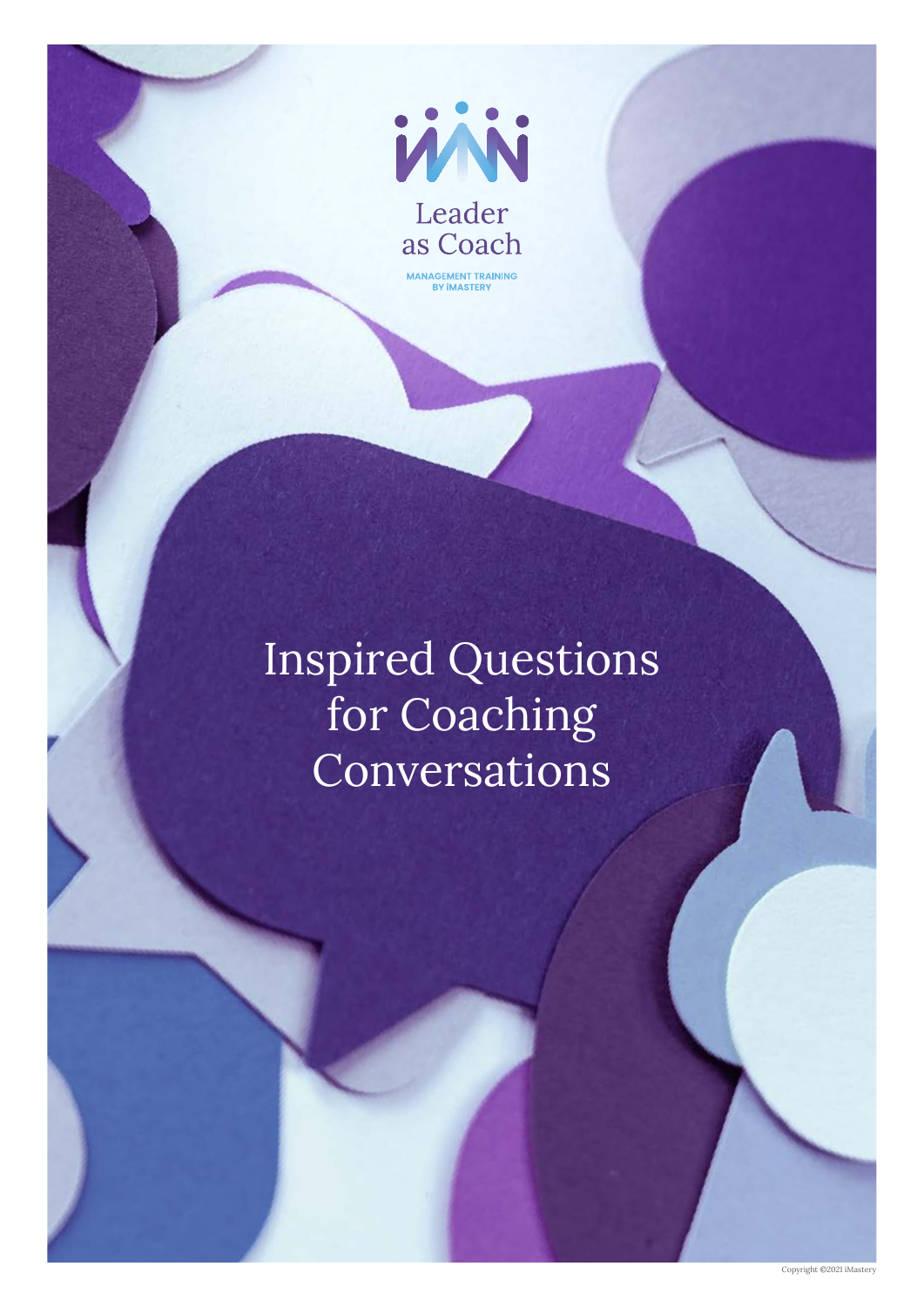Asking open-ended questions is key in facilitating coaching conversations. For many of us, asking more open questions, especially to lead the other person to their own insight is quite different to our current and well-established ways of communicating.

Open-ended questions typically begin with words such as what, when, who and how. Phrases such as "Tell me about …" that implicitly ask for a more detailed response are also helpful. An open question or phrase is designed to encourage a full, meaningful answer using the other person's own knowledge and feelings. Avoid questions that arouse defensiveness and imply criticism; WHY questions can do this.

The words and phrases we use when we communicate impact how we are perceived as well as the outcome of the conversation. Most of us have formed habits around the way we talk and have never really noticed how our word choices sound to others. You may find it useful to place greater attention to how you say things and specifically try to notice the words you use. You may also find benefit in developing your own list of words, phrases and questions that assist you to communicate more effectively. Writing things down increases our attention and supports reflection and growth.

We trust that the following list of open questions support your conversations.

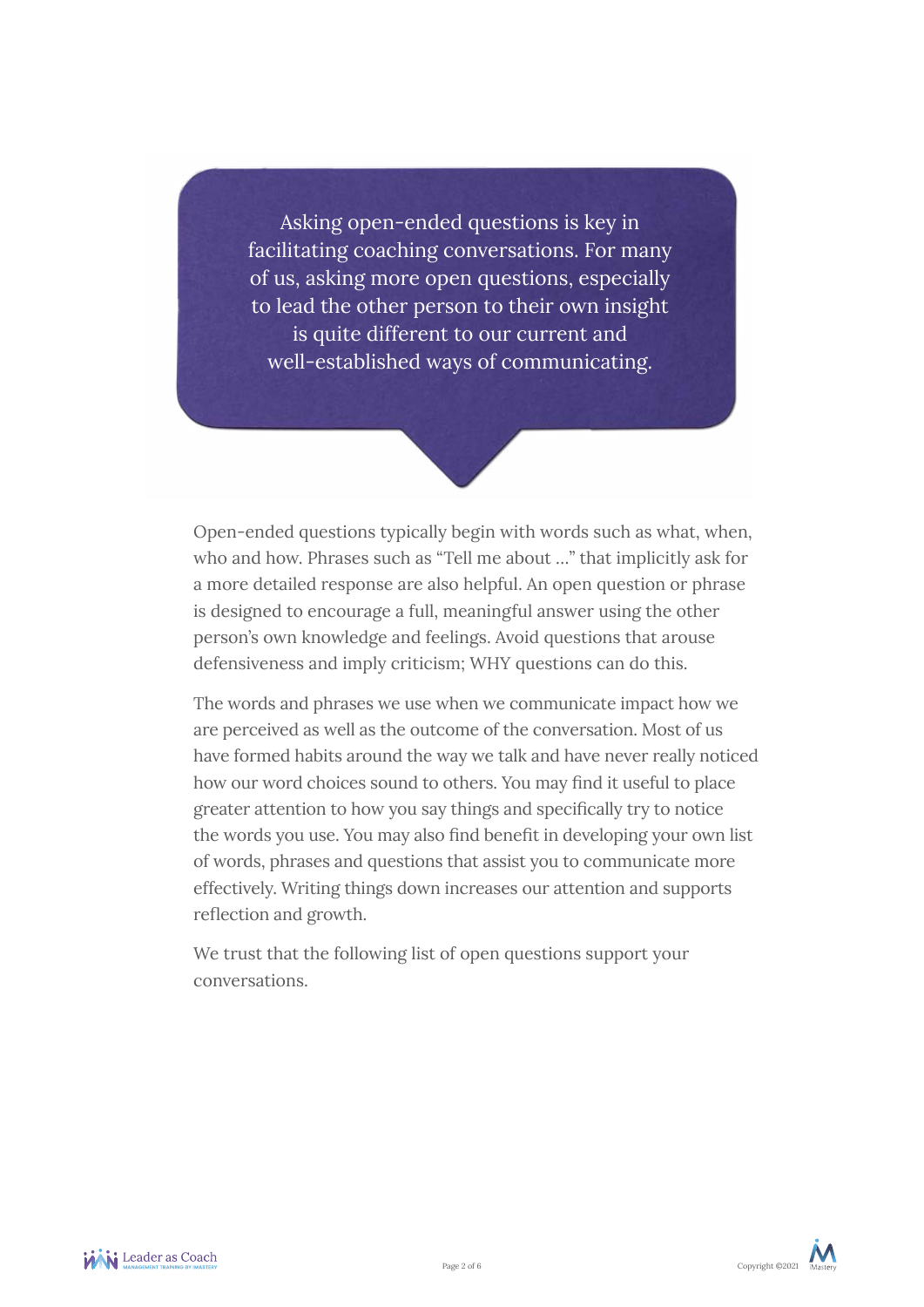| Understanding<br>a situation                                | • I am interested to know more about<br>• I am interested to understand how the situation is for you<br>• Help me to understand that a little better from your perspective                                                                                                                                                                                                                                                                                                                                                                                                                                                                                                                                                                                                                                                                                                                                                                                                                                                                                                                                                                                            |
|-------------------------------------------------------------|-----------------------------------------------------------------------------------------------------------------------------------------------------------------------------------------------------------------------------------------------------------------------------------------------------------------------------------------------------------------------------------------------------------------------------------------------------------------------------------------------------------------------------------------------------------------------------------------------------------------------------------------------------------------------------------------------------------------------------------------------------------------------------------------------------------------------------------------------------------------------------------------------------------------------------------------------------------------------------------------------------------------------------------------------------------------------------------------------------------------------------------------------------------------------|
| Helping others<br>to see the<br>benefits                    | • Supposing  how could this work in your favour?<br>• What are your thoughts on how you might benefit from ?<br>I notice that you have worked really hard on  I wonder if you would be willing<br>to focus more on<br>• How might it benefit you if ?                                                                                                                                                                                                                                                                                                                                                                                                                                                                                                                                                                                                                                                                                                                                                                                                                                                                                                                 |
| Exploring a<br>challenge/<br>dilemma and<br>problem solving | • What prompted you to take that action?<br>• How do you feel about your progress with ?<br>• What are the major challenges with ?<br>• If you could replay that last  what might you do differently?<br>• What are your thoughts on what would happen if ?<br>• What do you think causes you to / not to ?<br>• From your perspective what do you think are some of the root causes of ?<br>• What are your thoughts on how you can ensure that in the future you can ?<br>• What else bothers you? And what else? Tell me more about that.<br>• How would you describe the problem in one or two sentences?<br>• What advice might you give to a friend in your situation?<br>Imagine having a conversation with a wise person you know. What might they<br>advise?<br>• You have good ideas. Let's explore what your good ideas are.<br>• What quiet hunches do you have that offer solutions?<br>• How close are you to a solution?<br>• Which pathway to a solution would be best to follow here?<br>In what ways might  not work for you? And what changes could you make, so<br>$\bullet$<br>that it might work?<br>• If you knew the answer what would it be? |
| Questions<br>about the<br>question                          | • That is an interesting question, why do you ask that?<br>Mmm, that is interesting, what do you mean by asking that question?<br>۰<br>What questions do you have for me?<br>$\bullet$                                                                                                                                                                                                                                                                                                                                                                                                                                                                                                                                                                                                                                                                                                                                                                                                                                                                                                                                                                                |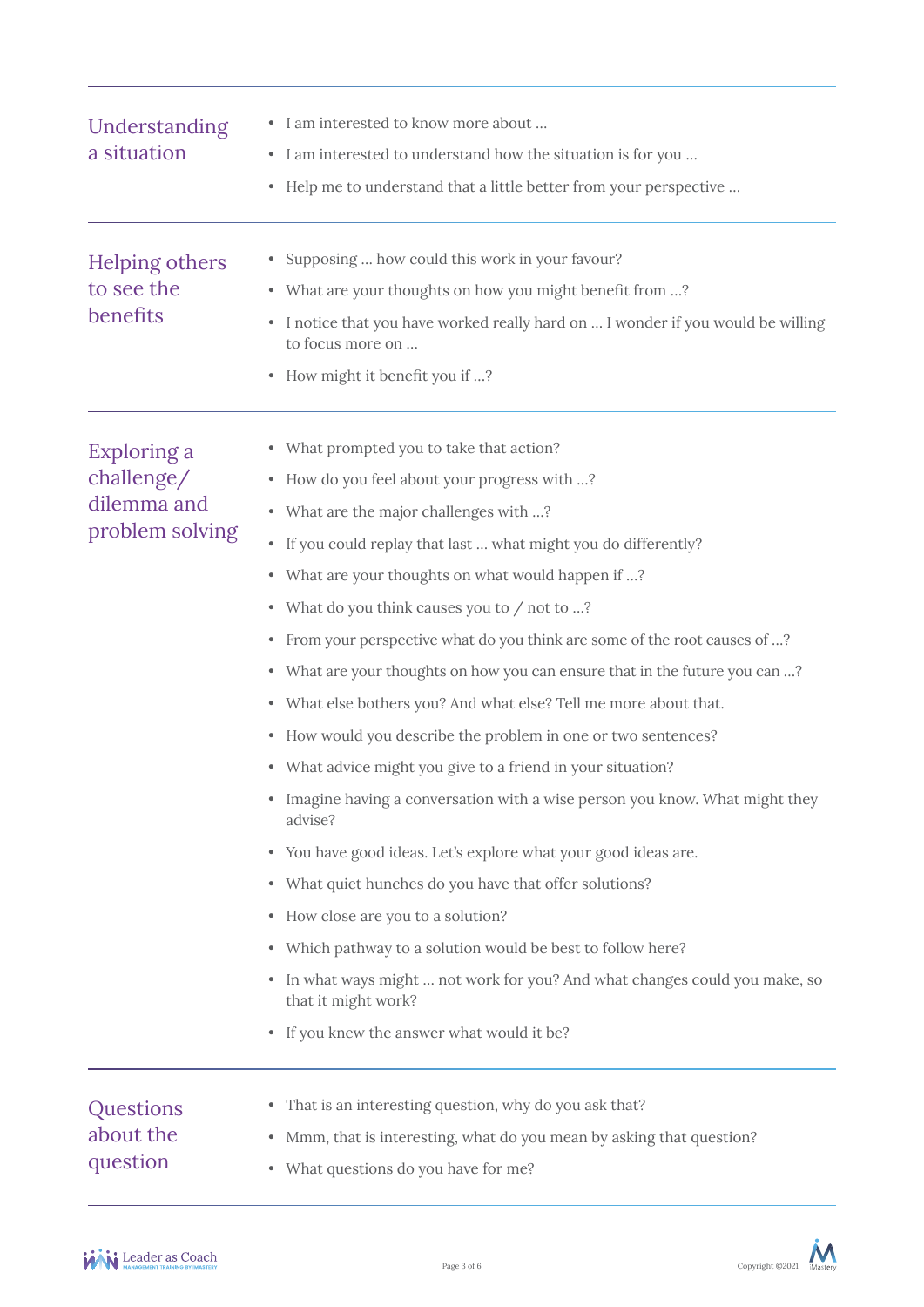| Questions<br>clarifying how<br>to follow-up                  | • How would you like me to follow-up with you?                                                                                                                                            |                         |                                |
|--------------------------------------------------------------|-------------------------------------------------------------------------------------------------------------------------------------------------------------------------------------------|-------------------------|--------------------------------|
|                                                              | • How do you prefer to receive feedback? What's an example of helpful feedback<br>that you've previously received?                                                                        |                         |                                |
|                                                              | • What follow-up would help you to keep to the timeline/project plan that you<br>have set for yourself?                                                                                   |                         |                                |
|                                                              | • What work would you like me to check and at what milestones?                                                                                                                            |                         |                                |
|                                                              | • What milestones can we celebrate and when?<br>• How can I best support you with this goal/plan/objective?<br>• What aspects of your work would you like more or less direction from me? |                         |                                |
|                                                              |                                                                                                                                                                                           | Individual<br>check-ins | • How are you?                 |
|                                                              |                                                                                                                                                                                           |                         | • What progress do you notice? |
| • What are you working on this week?                         |                                                                                                                                                                                           |                         |                                |
| • What are your top priorities?                              |                                                                                                                                                                                           |                         |                                |
| • Which priorities are most important and meaningful to you? |                                                                                                                                                                                           |                         |                                |
|                                                              | • How can I help?                                                                                                                                                                         |                         |                                |
|                                                              | • How is life outside of work for you at the moment?                                                                                                                                      |                         |                                |
|                                                              | • How do you feel your work-life balance is right now?                                                                                                                                    |                         |                                |
|                                                              | • What, if anything, was useful about our conversation just now?                                                                                                                          |                         |                                |
| Remote                                                       | • What elements of working remotely do you enjoy?                                                                                                                                         |                         |                                |
| working                                                      | • What supports you to keep work-life boundaries when working remotely?                                                                                                                   |                         |                                |
|                                                              | • What do you do to recharge each day?                                                                                                                                                    |                         |                                |
|                                                              | • What's your setup like for working remotely? What, if anything, do you feel<br>you're missing?                                                                                          |                         |                                |
|                                                              | • What are your common distractions when working remotely? How do you<br>manage these?                                                                                                    |                         |                                |
|                                                              | • What's most challenging for you in your daily work routine?                                                                                                                             |                         |                                |
|                                                              | • How well do you feel you know your co-workers?                                                                                                                                          |                         |                                |
|                                                              | • What helps you feel connected to others and counteract the potential loneliness<br>of working remotely?                                                                                 |                         |                                |
|                                                              | To what extent do you feel the organisation supports remote work?<br>How could we improve?                                                                                                |                         |                                |
|                                                              |                                                                                                                                                                                           |                         |                                |

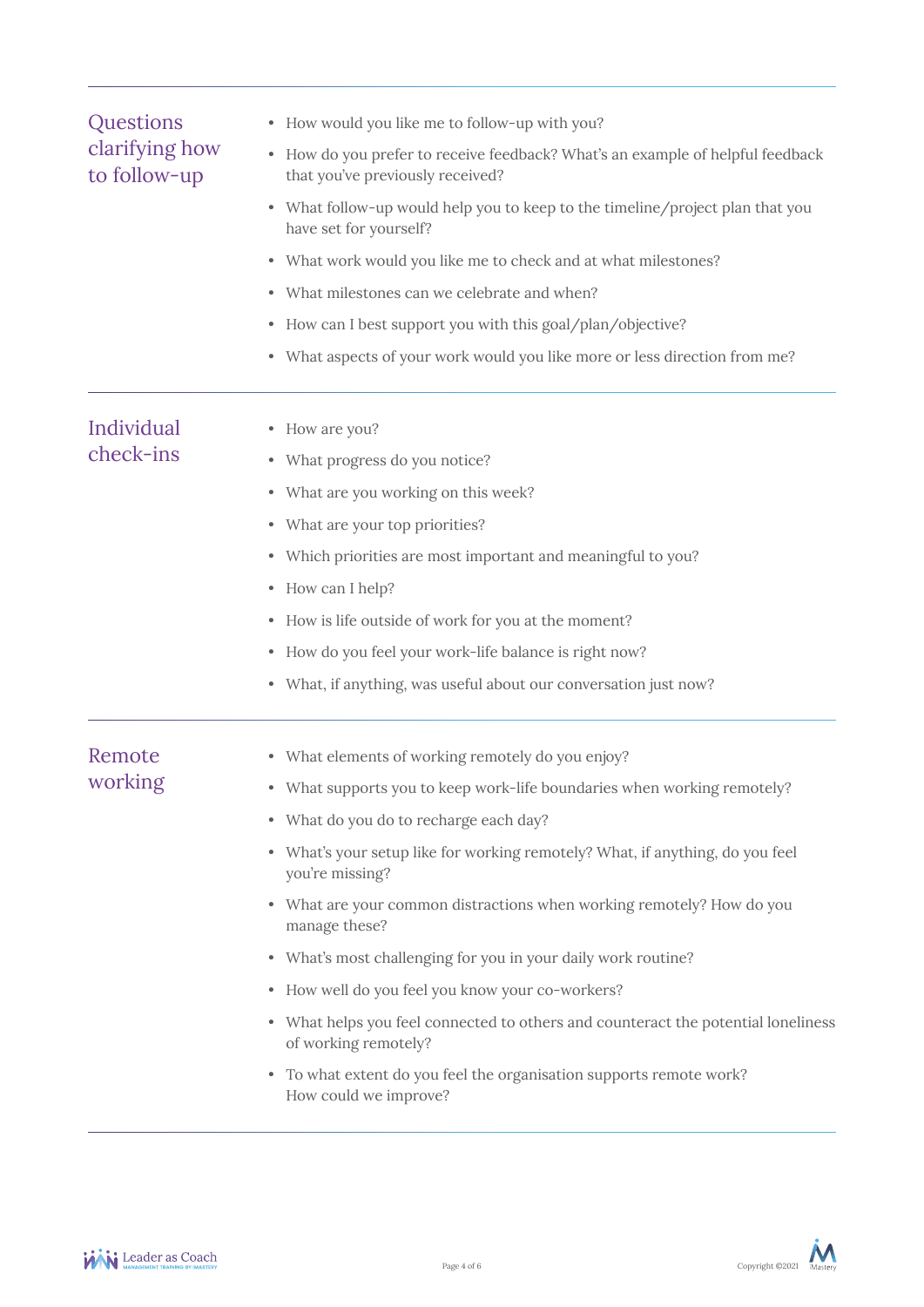| Project<br>debriefs                             | • What did we set out to accomplish? What were our objectives?                                                |
|-------------------------------------------------|---------------------------------------------------------------------------------------------------------------|
|                                                 | • What happened?                                                                                              |
|                                                 | What went well?<br>$\bullet$                                                                                  |
|                                                 | • What surprised us?                                                                                          |
|                                                 | What insights would be useful to acknowledge about how the team worked<br>۰<br>together?                      |
|                                                 | What knowledge, skills, ideas, insights and relationships will we take from this<br>٠<br>event?               |
|                                                 | • What needs documenting and sharing for future reference?                                                    |
|                                                 | • What was useful about this reflection and debrief?                                                          |
| Reflective<br>questions for<br>goal setting and | • What elements of your work do you find most interesting and rewarding?                                      |
|                                                 | • What do you think are the key skills for your role? How would you rate yourself<br>for each of them?        |
| career planning                                 | In what ways do you contribute to the team and to the organisation?<br>٠                                      |
|                                                 | • What is the key function of your role? What are you paid to do?                                             |
|                                                 | • What's an area of your work you want to improve?                                                            |
|                                                 | • What aspect of your job would you like more help or coaching on?                                            |
|                                                 | Ideally, what do you want to be doing in 2 years, 3 years, 5 years?<br>۰                                      |
|                                                 | • What are your goals, objectives or plans for the next 3 months, 6 months,<br>12 months?                     |
|                                                 | To what extent do you feel challenged at work? What are you learning? What<br>۰<br>are you doing differently? |
|                                                 | What skills would you like to develop right now?<br>۰                                                         |
|                                                 | Who in the organisation would you like to learn from? What do you want<br>٠<br>to learn?                      |
|                                                 | • What additional training or education would you like?                                                       |
|                                                 | • What roles in the organisation would you like to learn more about?                                          |
|                                                 | What key resources (and/or knowledge) might you need to achieve the desired<br>۰<br>outcome?                  |
|                                                 |                                                                                                               |